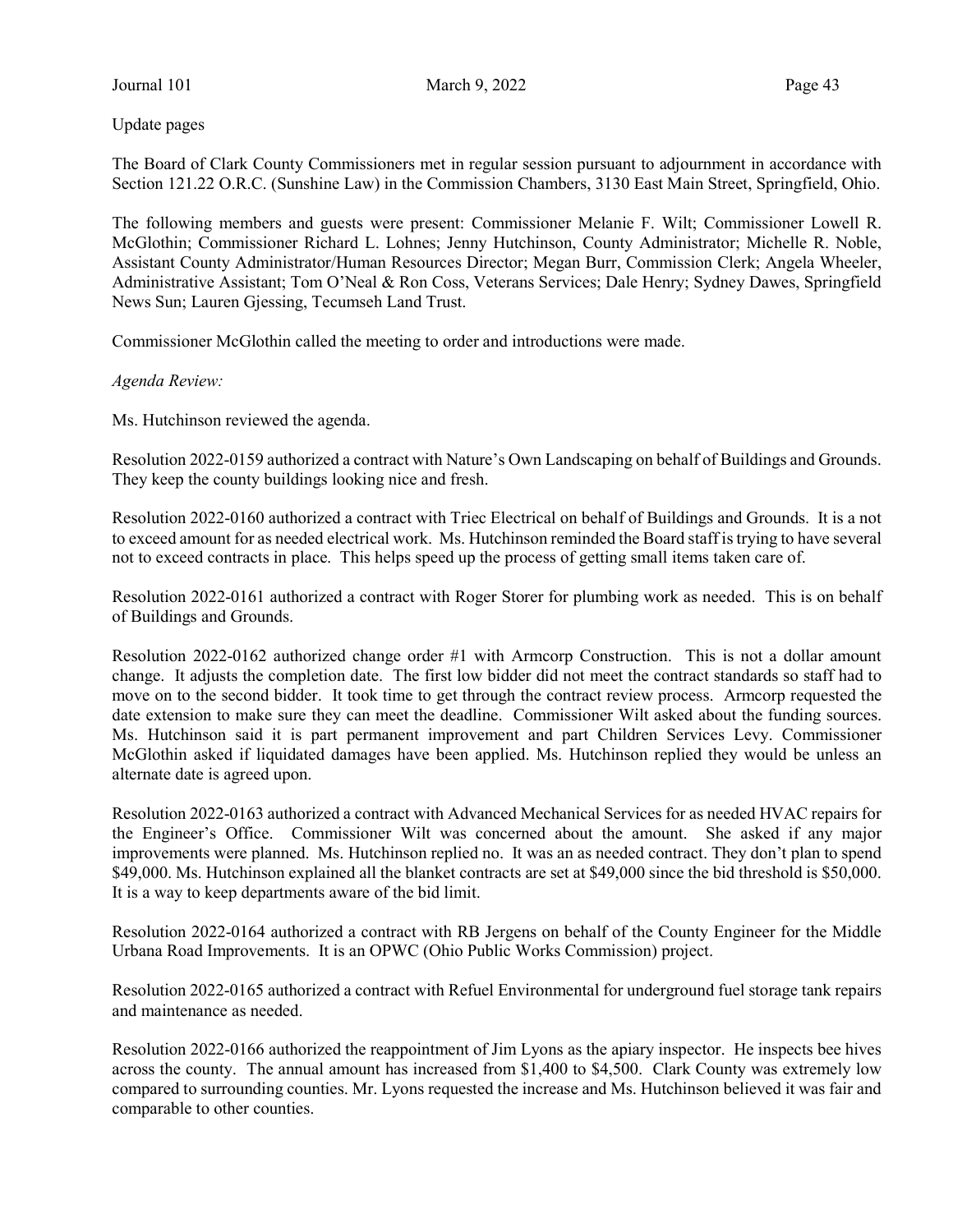Resolution 2022-0167 authorized the purchase of a vehicle for Buildings and Grounds. It is within the budget.

Resolution 2022-0168 authorized the purchase of two snow plow trucks for the Engineer.

Resolution 2022-0169 authorized the disposal of obsolete equipment for EMA (Emergency Management Agency). It is of no value.

Resolution 2022-0170 acknowledged the Sheriff's Office monthly jail report.

Resolution 2022-0171 authorized then and nows. The first was for Probate Court. There was a discrepancy and the bill has now been settled. The then and nows for the Commission Office are due to transition in staff.

Resolution 2022-0172 approved the weekly travel and expense allowance. Commissioner Lohnes asked Mr. O'Neal about the request for Veterans. Mr. O'Neal didn't know.

Resolution 2022-0173 authorized the allocation of ARPA funds for the OSU Extension Local Foods program. Commissioner Wilt said it was an awesome effort. There hasn't been anyone to lead that effort. The work has been done by committee and volunteer. They will help with community gardens. She thanked the ARPA committee for the support. Commissioner Wilt said the funding is half that will make up a full person.

Resolution 2022-0174 authorized a resolution of support for participation in the Ohio Local Agricultural Easement Purchase Project. Ms. Gjessing explained township and County Commission support is needed for these applications. She asked for the Board's support. The landowner initiates this process. Commissioner McGlothin asked if anything changed for them tax wise. Ms. Gjessing responded the property is still farm on the tax roll. These easements restrict development on the land. Each property can build one house but it still has to remain farming. Other infrastructure is restricted on the property. Commissioner Wilt noted a case in another county that was in court over that issue. If the properties are approved they are submitted to the state. The State has allocated \$250,000 for this. It is a decrease from past funding. Commissioner McGlothin clarified the owner is paid once the property is accepted in the program.

### Commissioner Updates:

Commissioner Wilt said the local OneOhio Committee will meet at 10:30a.m. today. Clermont County is rushing this. The big thing locally is to forward a name of someone who could represent the region on the state board. This is for the distribution of the opioid settlement funds. On March 15<sup>th</sup> the region committee what's nominations. Commissioner Wilt felt ideally the local nomination lives in Clark County, understands government, and understands the opioid situation. Projects will also come forward to the state board.

Commissioner McGlothin mentioned New Carlisle Rotary is celebrating 50 years.

#### County Administrator Updates:

Ms. Hutchinson noted CIC cancelled the meeting this week. Jessica Baker started on Monday. She is working with Ms. Sowards. Ms. Sowards is acting director for Mr. Harris.

The demolition of the Bushnell parking garage caused damage to an outdoor unit at AB Graham. Staff is working with the contractor to get it replaced. Commissioner McGlothin asked if lanes will be closed for the final section to be demolished. Ms. Hutchinson didn't know.

The Board reviewed the calendar.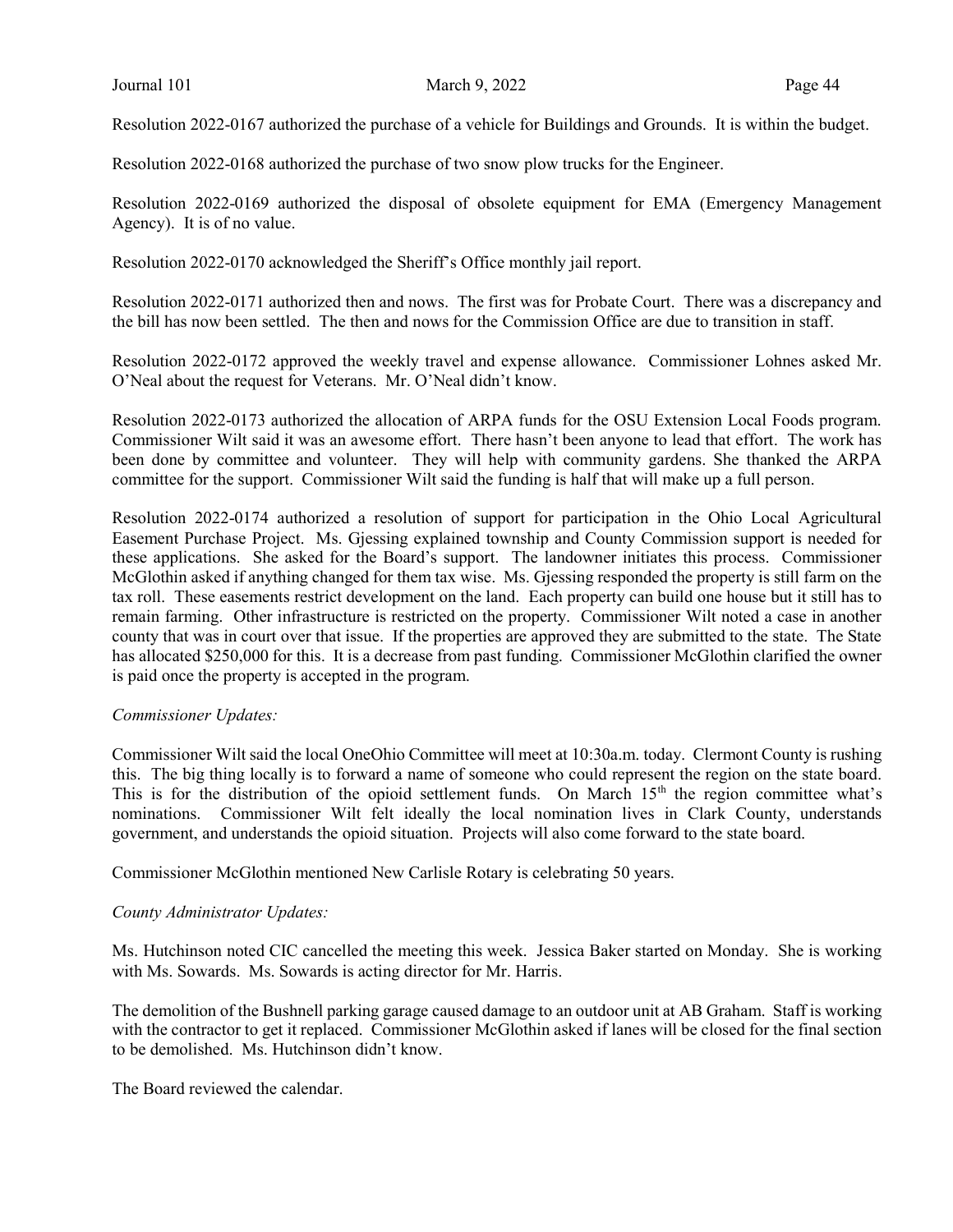The Board recessed until 10:00 a.m.

Call to Order, Commission President Wilt Resolution 2022-0158

Following the pledge, Commissioner Lohnes moved to approve the minutes of the last meeting and dispense with reading of the same. Commissioner McGlothin seconded the motion. The roll being called for passage resulted as follows:

Commissioner Lohnes, Yes; Commissioner McGlothin, Yes; Commissioner Wilt, Abstain

Commissioner Lohnes moved to approve the agenda in its entirety. Commissioner McGlothin seconded the motion. The roll being called for passage resulted as follows:

Commissioner Lohnes, Yes; Commissioner McGlothin, Yes; Commissioner Wilt, Yes

Resolution 2022-0159 B&GC file

Authorize Contract with Nature's Own Landscaping

Commissioner Lohnes moved, per the request of the Building and Grounds Director, to authorize a contract with:

| <b>Organization Name:</b>    | Natures Own Landscaping                     |
|------------------------------|---------------------------------------------|
| <b>Organization Address:</b> | 1744 Pembrook Road, Springfield, Ohio 45504 |
| In the amount of:            | Not to exceed \$23,213.00                   |
| <b>Funding Source(s):</b>    | General Fund                                |
| <b>Purpose:</b>              | 2022 Landscaping Services                   |
| <b>Effective Dates:</b>      | March 9, 2022                               |

Further move to authorize the County Administrator to execute the contract and related documents, including the purchase order.

Commissioner McGlothin seconded the motion and the roll being called for its passage, the vote resulted as follows:

Commissioner Lohnes, Yes; Commissioner McGlothin, Yes; Commissioner Wilt, Yes

Resolution 2022-0160 B&GC file

### Authorize Contract with Triec Electrical Services, Inc.

Commissioner Lohnes moved, per the request of the Buildings and Grounds Director, to authorize a contract with:

| <b>Organization Name:</b>    | Triec Electrical Services, Inc.             |
|------------------------------|---------------------------------------------|
| <b>Organization Address:</b> | 1630 Progress Road, Springfield, Ohio 45505 |
| In the amount of:            | Not to exceed \$49,000.00                   |
| <b>Funding Source(s):</b>    | General Fund                                |
| <b>Purpose:</b>              | 2022 Service Department Rate Schedule       |
| <b>Effective Dates:</b>      | January 1, 2022 through December 31, 2022   |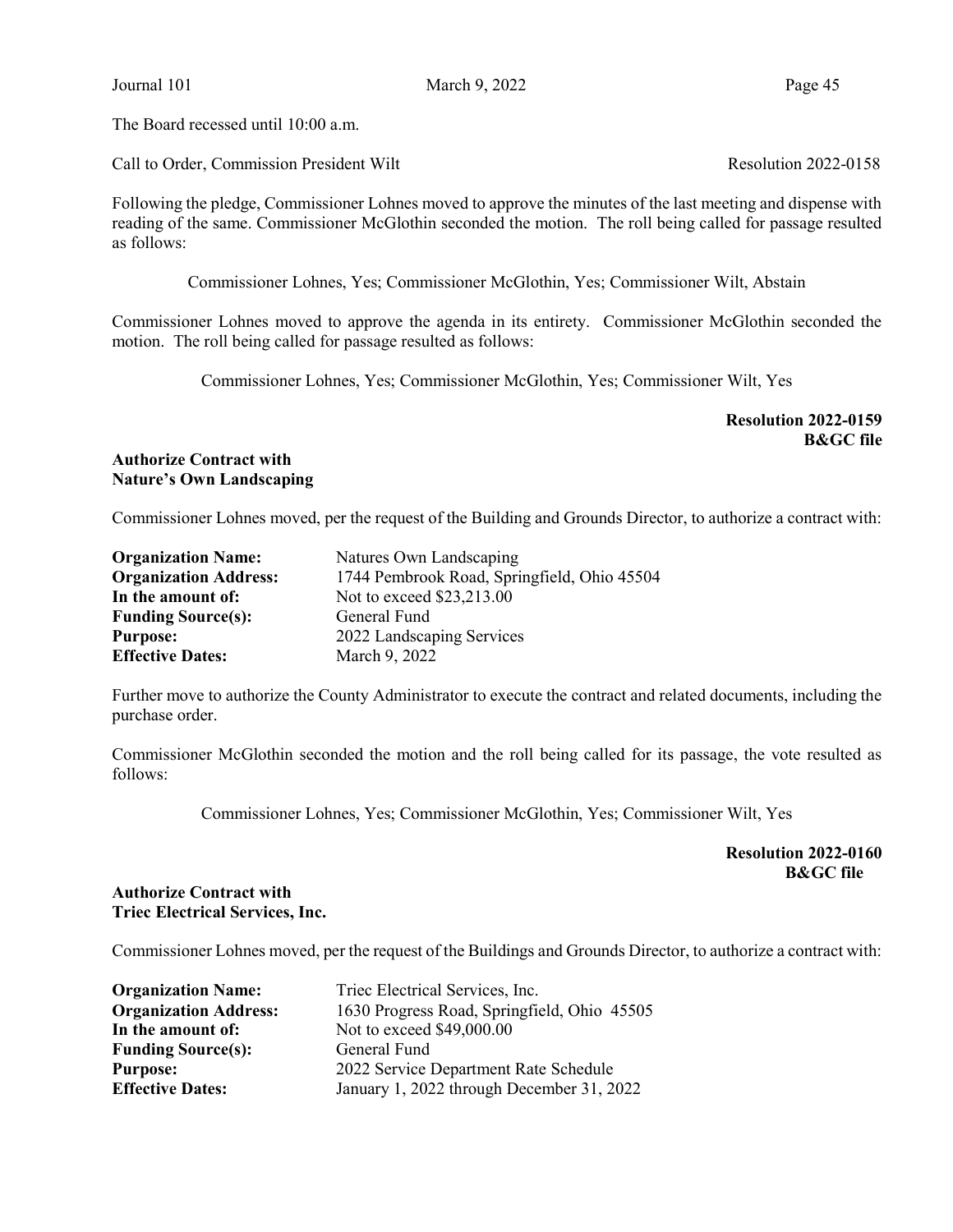Further move to authorize the County Administrator to execute the contract and related documents.

Commissioner McGlothin seconded the motion and the roll being called for its passage, the vote resulted as follows:

Commissioner Lohnes, Yes; Commissioner McGlothin, Yes; Commissioner Wilt, Yes

# Resolution 2022-0161 B&GC file

# Authorize Contract with Roger Storer & Son, Inc.

Commissioner Lohnes moved, per the request of the Building and Grounds Director, to authorize a contract with:

| <b>Organization Name:</b>    | Roger Storer and Son, Inc.                         |  |  |
|------------------------------|----------------------------------------------------|--|--|
| <b>Organization Address:</b> | 315 S. Center Street, Springfield, Ohio 45506-1603 |  |  |
| In the amount of:            | Not to exceed \$49,000.00                          |  |  |
| <b>Funding Source(s):</b>    | General Fund                                       |  |  |
| <b>Purpose:</b>              | 2022 Plumbing Services Contract                    |  |  |
| <b>Effective Dates:</b>      | January 1, 2022 through December 31, 2022          |  |  |

Further move to authorize the County Administrator to execute the contract and related documents, including the purchase order.

Commissioner McGlothin seconded the motion and the roll being called for its passage, the vote resulted as follows:

Commissioner Lohnes, Yes; Commissioner McGlothin, Yes; Commissioner Wilt, Yes

Resolution 2022-0162 BJFC file

# Authorize Change Order #1 with Armcorp Construction, Inc. for Clark County Family Services Home Road Complex Renovations

Commissioner Lohnes moved, per the request of the County Administrator, to authorize change order #1 with:

| <b>Organization Name:</b>    | Armeorp Construction, Inc.                                              |  |  |
|------------------------------|-------------------------------------------------------------------------|--|--|
| <b>Organization Address:</b> | 9511 State Route 703, Celina, Ohio 45822                                |  |  |
| <b>Original Contract:</b>    | \$4,460,000.00                                                          |  |  |
| <b>This Change:</b>          | .00                                                                     |  |  |
| <b>New Contract Total:</b>   | \$4,460,000.00                                                          |  |  |
| <b>Funding Source(s):</b>    | Permanent Improvement Fund and Children's Services Levy                 |  |  |
| <b>Reason for Change:</b>    | To extend completion date from September 23, 2022 to October 21, 2022.  |  |  |
|                              | Final contract completion date will be revised to November 4, 2022. The |  |  |
|                              | extension is due to extended bid evaluation time.                       |  |  |

Further move to authorize the County Administrator to execute the change order.

Commissioner McGlothin seconded the motion and the roll being called for its passage, the vote resulted as follows: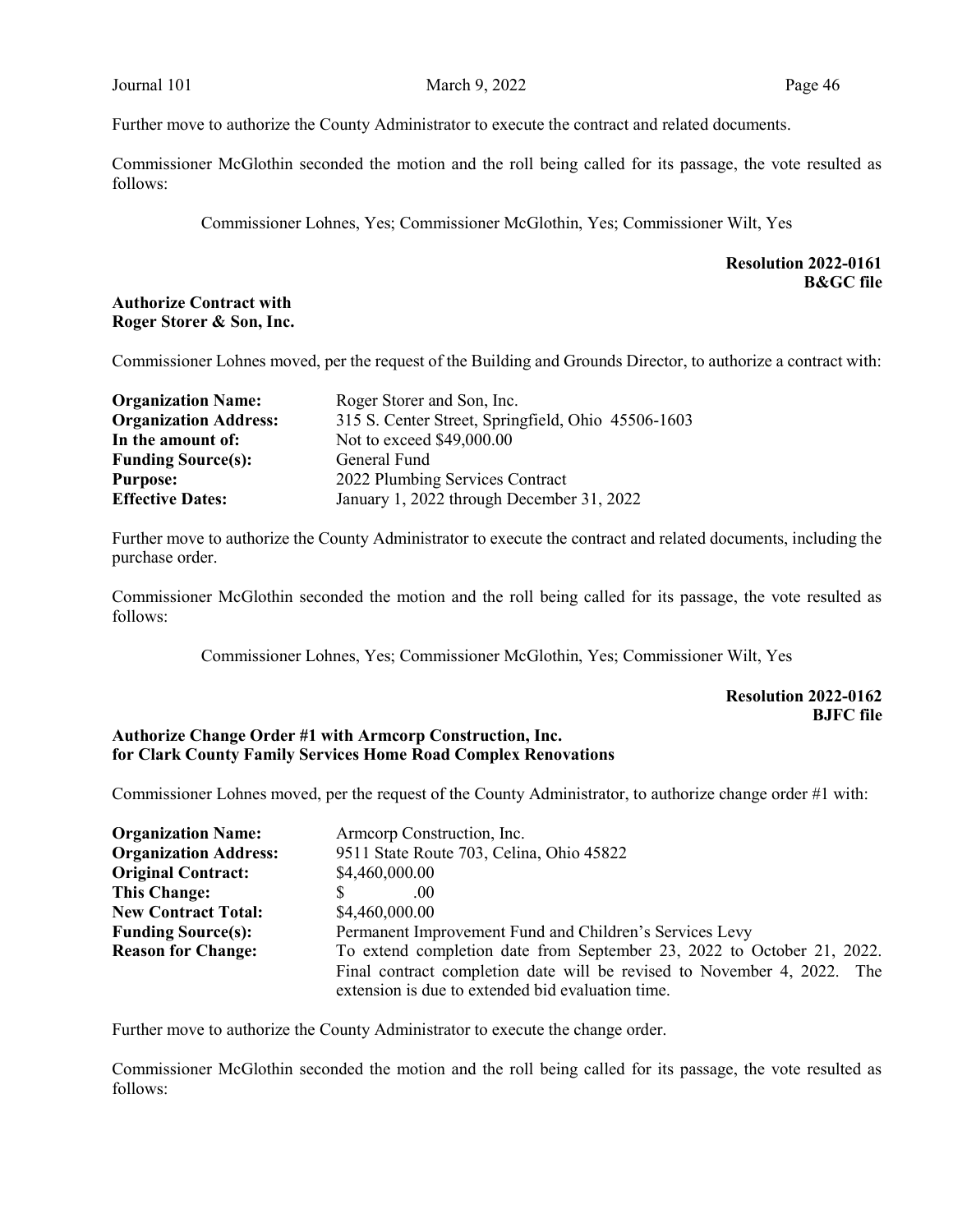### Commissioner Lohnes, Yes; Commissioner McGlothin, Yes; Commissioner Wilt, Yes

# Resolution 2022-0163 ENGC file

### Authorize Contract with Advanced Mechanical Service, Inc.

Commissioner Lohnes moved, per the request of the County Engineer, to authorize a contract with:

| <b>Organization Name:</b>    | Advanced Mechanical Service, Inc.   |
|------------------------------|-------------------------------------|
| <b>Organization Address:</b> | P.O. Box 68, Fairborn, Ohio 45324   |
| In the amount of:            | Not to exceed \$49,000              |
| <b>Funding Source(s):</b>    | Local Funds (MVGT)                  |
| <b>Purpose:</b>              | HVAC maintenance work               |
| <b>Effective Dates:</b>      | March 9, 2022 through March 8, 2023 |

Further move to authorize the County Administrator to execute the contract and related documents.

Commissioner McGlothin seconded the motion and the roll being called for its passage, the vote resulted as follows:

Commissioner Lohnes, Yes; Commissioner McGlothin, Yes; Commissioner Wilt, Yes

Resolution 2022-0164 ENGC file

### Authorize Contract with R.B. Jergens Contractors, Inc.

Commissioner Lohnes moved, per the request of the County Engineer, to authorize a contract with:

| <b>Organization Name:</b>    | R.B. Jergens Contractors, Inc.                       |
|------------------------------|------------------------------------------------------|
| <b>Organization Address:</b> | 11418 North Dixie Drive, Vandalia, Ohio 45377        |
| In the amount of:            | \$2,281,197.68                                       |
| <b>Funding Source(s):</b>    | OPWC and Local Funds (MVGT)                          |
| <b>Purpose:</b>              | Middle Urbana Road Improvements OPWC Project (CK10Y) |
| <b>Effective Dates:</b>      | March 9, 2022 through December 31, 2022              |

Further move to authorize the County Administrator to execute the contract and related documents.

Commissioner McGlothin seconded the motion and the roll being called for its passage, the vote resulted as follows:

Commissioner Lohnes, Yes; Commissioner McGlothin, Yes; Commissioner Wilt, Yes

Resolution 2022-0165 ENGC file

### Authorize Contract with Refuel Environmental Services

Commissioner Lohnes moved, per the request of the County Engineer, to authorize a contract with: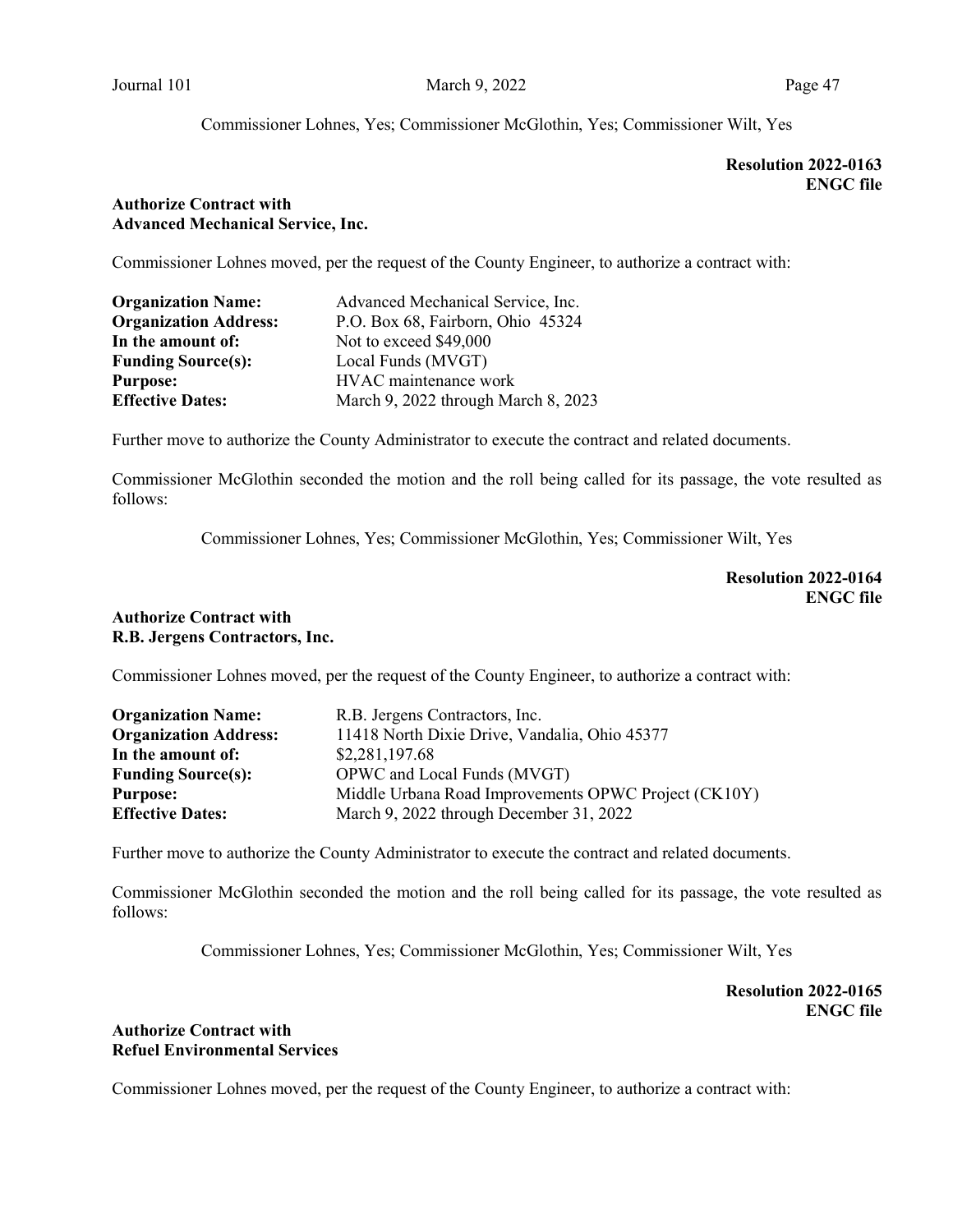Journal 101 **March 9, 2022** Page 48

| <b>Organization Name:</b>    | Refuel Environmental Services,                       |
|------------------------------|------------------------------------------------------|
| <b>Organization Address:</b> | 4280 Groves Road, Columbus, Ohio 43232               |
| In the amount of:            | Not to exceed \$45,000.00                            |
| <b>Funding Source(s):</b>    | Local Funds (MVGT)                                   |
| <b>Purpose:</b>              | Underground fuel storage tank maintenance and repair |
| <b>Effective Dates:</b>      | March 9, 2022 through March 8, 2023                  |

Further move to authorize the County Administrator to execute the contract and related documents.

Commissioner McGlothin seconded the motion and the roll being called for its passage, the vote resulted as follows:

Commissioner Lohnes, Yes; Commissioner McGlothin, Yes; Commissioner Wilt, Yes

Resolution 2022-0166 AGRA file

### Authorize Re-Appointment of Clark County Apiary Inspector

Commissioner Lohnes moved that Jim Lyons, 406 Belmont Avenue, Springfield, Ohio, be and is hereby reappointed as Apiarist for Clark County, Ohio for the year 2022 and continuing until further notice.

Said re-appointment shall be at the following rate of pay, viz

Twenty dollars (\$20.00) per hour plus mileage of \$0.585 per mile (or the current IRS rate) with a total appropriation not to exceed \$4,500.00.

Be it further moved that the Clerk to the Board of the County Commission is hereby directed to certify a copy of this motion to the State Director of Agriculture for approval of this appointment. Said appointment is in accordance with the provisions of Section 909.07 O.R.C., of the State of Ohio.

Further move to accept the 2022 apiary report.

Commissioner McGlothin seconded the motion and the roll being called for its passage, the vote resulted as follows:

Commissioner Lohnes, Yes; Commissioner McGlothin, Yes; Commissioner Wilt, Yes

### Resolution 2022-0167 INVP file

#### Authorize Purchase of Vehicle for the Clark County Buildings and Grounds Department

Commissioner Lohnes moved, per the request of the Building and Grounds Director, to authorize the purchase of a 2022 Ford F-150 4WD XL Truck, VIN #1FTMF1EB6NKD08043, from Integrity Ford of Bellefontaine, LLC for the cost of \$40,000. This vehicle will be purchased through the General Fund.

Further move to authorize the County Administrator to execute all contract related documents.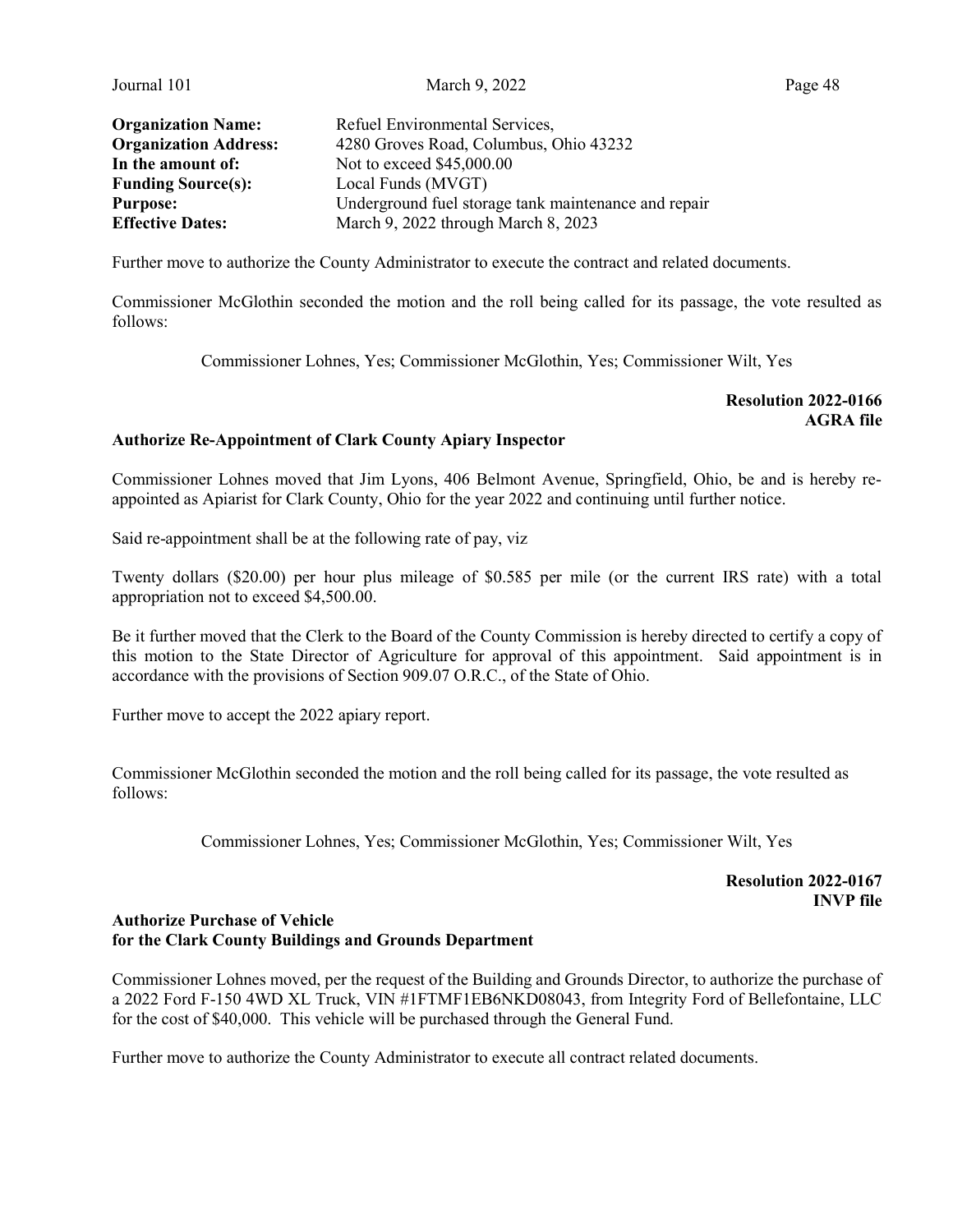Commissioner McGlothin seconded the motion and the roll being called for its passage, the vote resulted as follows:

Commissioner Lohnes, Yes; Commissioner McGlothin, Yes; Commissioner Wilt, Yes

## Resolution 2022-0168 INVP file

### Authorize Purchase of Vehicles for the Clark County Engineer's Department

Commissioner Lohnes moved, per the request of the County Engineer, to authorize the purchase of two (2) tandem axle cab and chassis trucks from Rush Truck Centers, Cincinnati, Ohio for the cost of \$ 211,590.76. These items will be purchased through ODOT Cooperative Purchasing Contract 023-22.

Further move to authorize the County Administrator to execute all contract related documents.

Commissioner McGlothin seconded the motion and the roll being called for its passage, the vote resulted as follows:

Commissioner Lohnes, Yes; Commissioner McGlothin, Yes; Commissioner Wilt, Yes

Resolution 2022-0169 INVS file

#### Authorize Disposal of Obsolete Equipment

Commissioner Lohnes moved, per the request of the Emegency Management Agency Director, to dispose of the following by way of discard or salvage in accordance with §307.12(I) of the Ohio Revised Code:

Kenwood Radio Model #: TK-762G Serial #'s: 20601782, 20700395, 31100194, 21200336, 50500555, 20601781, 21200339, 50500553, 80900022

Kenwood Radio Model #: TK-7160H Serial #: 71001093

Vertex Radio Model #: VX-2000V Serial #: 9E162597, 9M191579, 9M191580, 9E162598

Motorola Portable Radio Charger Model #: NTN4633B Serial #: None

CP260 Two-Way Radio Model #: CP260V Serial#: R1789B4070200183, R1789B4070200267, R1789B4070200229, R1789B4070200194, R1789B4070200012 With chargers.

CP240 Two-Way Radio Model #: Pre Series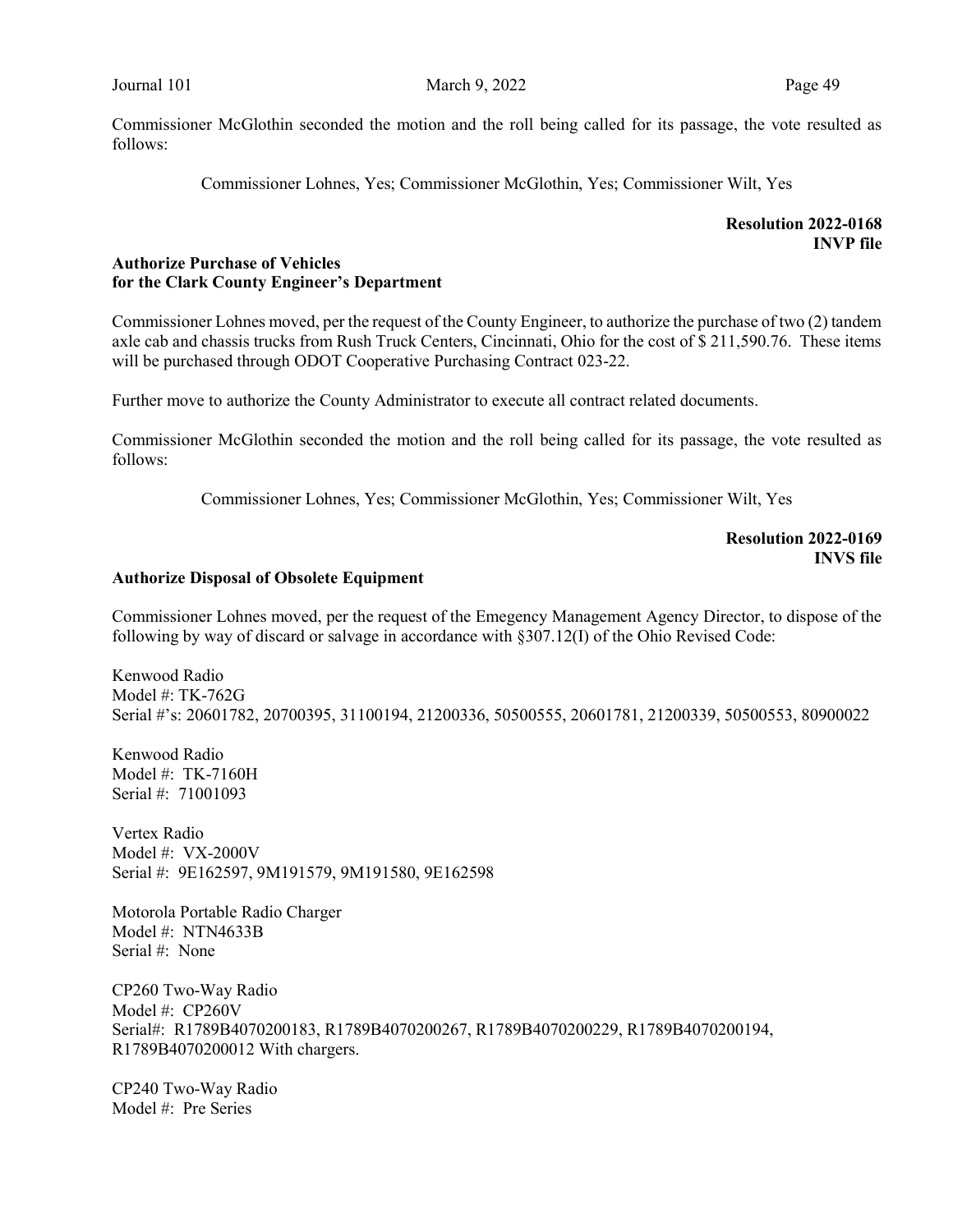Serial #: 06430D0539, 06430D0578, 06340D0576, 06340D655, 06340D0535, 06340D0571, 06340D0538 With chargers and additional batteries.

Vertex Standard Model #: VX-3200 V Serial #: 2L040940, 2L040935, 2L040863, 2L040932, 2L040862, 2L040870, 5E520911, 2L040865

Vertex Standard Model #: VX-2200-DO-50 Serial #: 7G141060, 9N460199, 7G141056, 0E481364, 1E797962

Motorola XTS5000 Model #: H18UCF9PW6AN Serial #: 721CDS3136, 721CDS3437, 721CDS3089, 721CDS3306, 721CDS3332, 721CDS3133

Vertex Standard Model #: VX-600U Serial #: 1M120583, 1M120600, 1G070053, 1M120595, 1K090711, 1M120598, 1G070043

Commissioner McGlothin seconded the motion and the roll being called for its passage, the vote resulted as follows:

Commissioner Lohnes, Yes; Commissioner McGlothin, Yes; Commissioner Wilt, Yes

# Resolution 2022-0170 **SHRR** file

#### Acknowledge Sheriff's Jail Expenditure Report(s)

Commissioner Lohnes moved to acknowledge the receipt of the Sheriff's Jail Expenditure Report(s) for February 2022.

Commissioner McGlothin seconded the motion and the roll being called for its passage, the vote resulted as follows:

Commissioner Lohnes, Yes; Commissioner McGlothin, Yes; Commissioner Wilt, Yes

 Resolution 2022-0171 FINT file

#### Approve Issuance of Warrants for Then and Now(s)

Commissioner Lohnes moved, upon the recommendation of the County Administrator to approve the issuance of warrants for then and now(s) are as follows:

| <b>P.O. Number</b> Fund |                                                              | Vendor | Date Purchase Amount |          |
|-------------------------|--------------------------------------------------------------|--------|----------------------|----------|
|                         | 220023123 General (Prob. Ct.) Ricoh USA, Inc.                |        | 11/1/21              | \$947.47 |
|                         | Reason: Waiting for company to answer this disputed invoice. |        |                      |          |

| 210022055 | General (B&G)                                                                                    | <b>Buckeye Power Sales</b> | 11/24/21 | \$ 767.50 |
|-----------|--------------------------------------------------------------------------------------------------|----------------------------|----------|-----------|
|           | Reason: Invoice not received until this month. Work done on generator at the Municipal Building. |                            |          |           |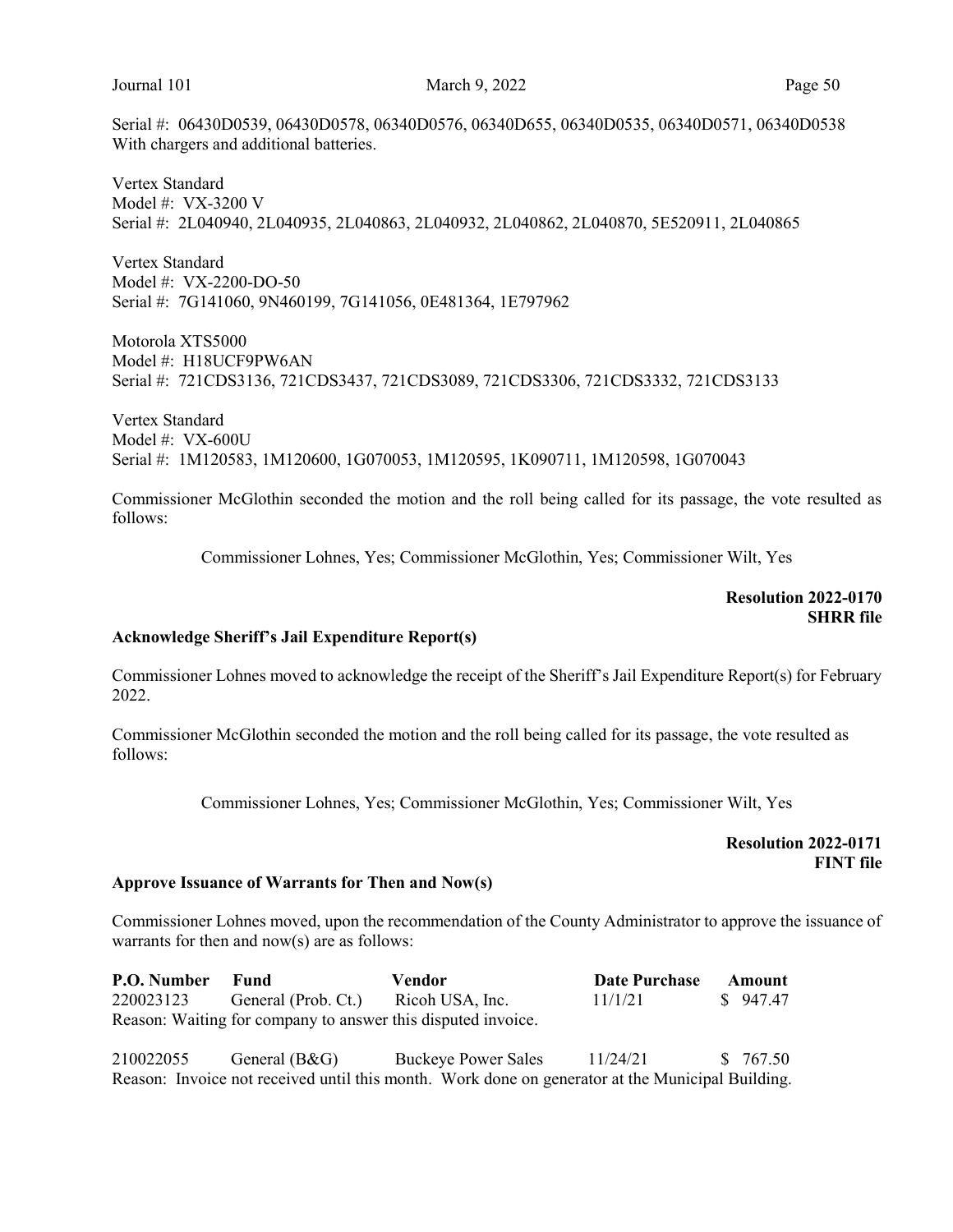| Journal 101 | March 9, 2022   |                                                                                                   |        | Page 51      |  |
|-------------|-----------------|---------------------------------------------------------------------------------------------------|--------|--------------|--|
| 210022055   |                 | General (B&G) Buckeye Power Sales                                                                 | 8/9/21 | 678.50<br>S. |  |
|             |                 | Reason: Invoice not received until this month. Work done on generator at Juvenile Court Building. |        |              |  |
| 220022764   | General $(B&G)$ | Carr Supply                                                                                       | 1/4/22 | \$185.36     |  |
|             |                 | Reason: Invoice just received. Miscellaneous maintenance supplies.                                |        |              |  |
| 220023183   | General $(B&G)$ | Silco Fire & Security                                                                             | 1/3/22 | \$4,135.26   |  |
|             |                 | Reason: Invoice just received. Fire alarm monitoring and inspection.                              |        |              |  |

Commissioner McGlothin seconded the motion and the roll being called for its passage, the vote resulted as follows:

Commissioner Lohnes, Yes; Commissioner McGlothin, Yes; Commissioner Wilt, Yes

Resolution 2022-0172 TRAV file

### Approve Travel/Expense Allowance

Commissioner Lohnes moved, per request of the following Department Director(s) or Elected Official(s), to approve the following travel allowances:

| Dept.               | <b>Name</b> | Purpose                                      | Place           | Date                    | Cost          |
|---------------------|-------------|----------------------------------------------|-----------------|-------------------------|---------------|
| Veterans            | 5 Staff     | National Conf.                               | San Antonio, TX | $6/4 - 10/22$           | \$13,800.00   |
| EMA                 | D. Perks    | Advance Trng. G191 Tuscarawas County 3/25/22 |                 |                         | 200.00        |
| Comm. Dev. M. Foley |             | <b>CDBG</b> Basics Training Online           |                 | 2022 various            | - S<br>250.00 |
|                     |             | Personnel Various staff Mtgs./Trainings      | Various         | 2022 various \$1,500.00 |               |

Commissioner McGlothin seconded the motion and the roll being called for its passage, the vote resulted as follows:

Commissioner Lohnes, Yes; Commissioner McGlothin, Yes; Commissioner Wilt, Yes

Resolution 2022-0173 ARPA file

### Authorize Allocation of American Rescue Plan Act (ARPA) Funds to Hire Program Assistant for the Ohio State University Extension Clark County Local Foods Program

Commissioner Lohnes moved, per request of the County Administrator to approve the following reimbursement:

Whereas, Clark County has received direct payments from the United States (US) Treasury under the Coronavirus State and Local Fiscal Recovery Funds authorized by the American Rescue Plan Act (ARPA); and,

Whereas, Clark County will use the funding in accordance with ARPA and guidance from the US Treasury; and,

Whereas, the Department of Treasury issued the Interim Final Rule on May 10, 2021, to provide guidance on permissible uses; and,

Whereas, a permissible use of the ARPA funds is to provide assistance to populations facing negative economic impacts, including increased food insecurity, during the COVID-19 pandemic; and,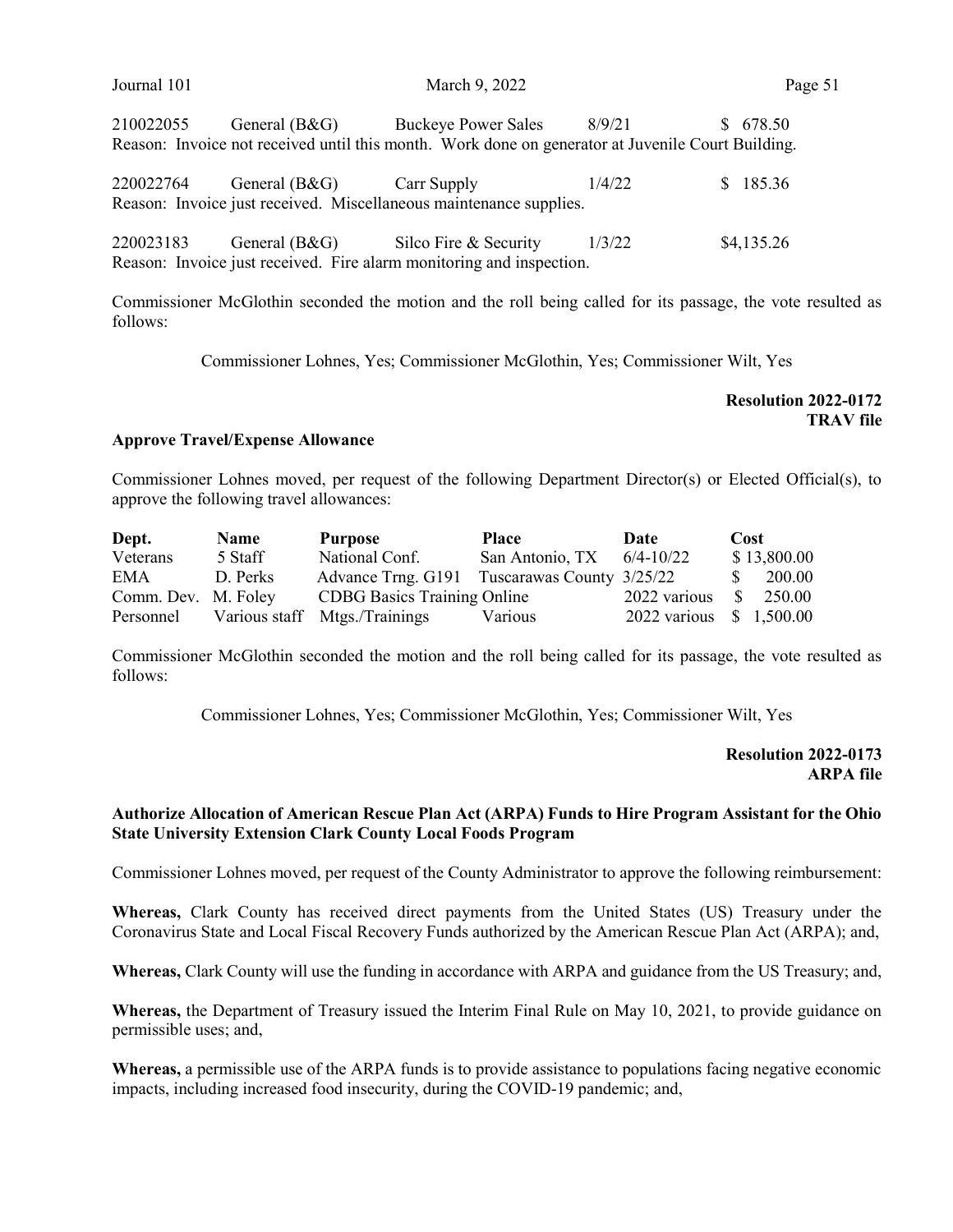Whereas, the allocated funds will be used to cover the salary of the position as well as personnel-related expenses from the starting date of employment until 2026.

Now, Therefore, be it resolved by the Board of County Commissioners, that:

The Board of County Commissioners approves the use of ARPA funds toward hiring a Program Assistant for the Ohio State University Extension Clark County Local Foods Program in the amount not to exceed \$125,000.00.

Commissioner McGlothin seconded the motion and the roll being called for its passage, the vote resulted as follows:

Commissioner Lohnes, Yes; Commissioner McGlothin, Yes; Commissioner Wilt, Yes

Resolution 2022-0174 AEPP file

### Resolution of Support for Participation in Ohio Local Agricultural Easement Purchase Program

Commissioner Lohnes moved to approve the following:

Whereas, on the 1st day of February, 2022 the Clark County Commissioners received a request from the Tecumseh Land Trust, for support of their applications to the State of Ohio for purchase of agricultural easements on the properties listed in Exhibit A; and,

Whereas, the Clark County Commissioners have reviewed this request and determined that the nomination of the properties for purchase of agricultural easements is compatible with the county's goals to preserve and promote agriculture as an important part of the area's economy.

Now, therefore, be it resolved, by the Board of County Commissioners, Clark County, Ohio do hereby support the applications listed in Exhibit A.

Commissioner McGlothin seconded the motion and the roll being called for its passage, the vote resulted as follows:

Commissioner Lohnes, Yes; Commissioner McGlothin, Yes; Commissioner Wilt, Yes

| <b>Applicant's Name</b> | <b>Farm Address</b>    | Acres | Parcel #         |
|-------------------------|------------------------|-------|------------------|
| William and Polly       | Plattsburg Road        | 137.8 | 1300800004000031 |
| Agle                    | South Charleston, OH   |       |                  |
|                         | Harmony TWP. Clark co. |       |                  |
| Krystal Hollenbeck      | 1817 East Blee Road    | 130   | 0801200023000003 |
|                         | Springfield, OH        |       | 0801200023000004 |
|                         | Green TWP. Clark Co.   |       |                  |
| Indrini Farm LLC        | <b>Stewart Road</b>    | 28.13 | 1400800002000045 |
| (Don and Peggy)         | South Charleston, OH   |       |                  |
| Grigorenko)             | Harmony TWP. Clark co. |       |                  |

### Exhibit A